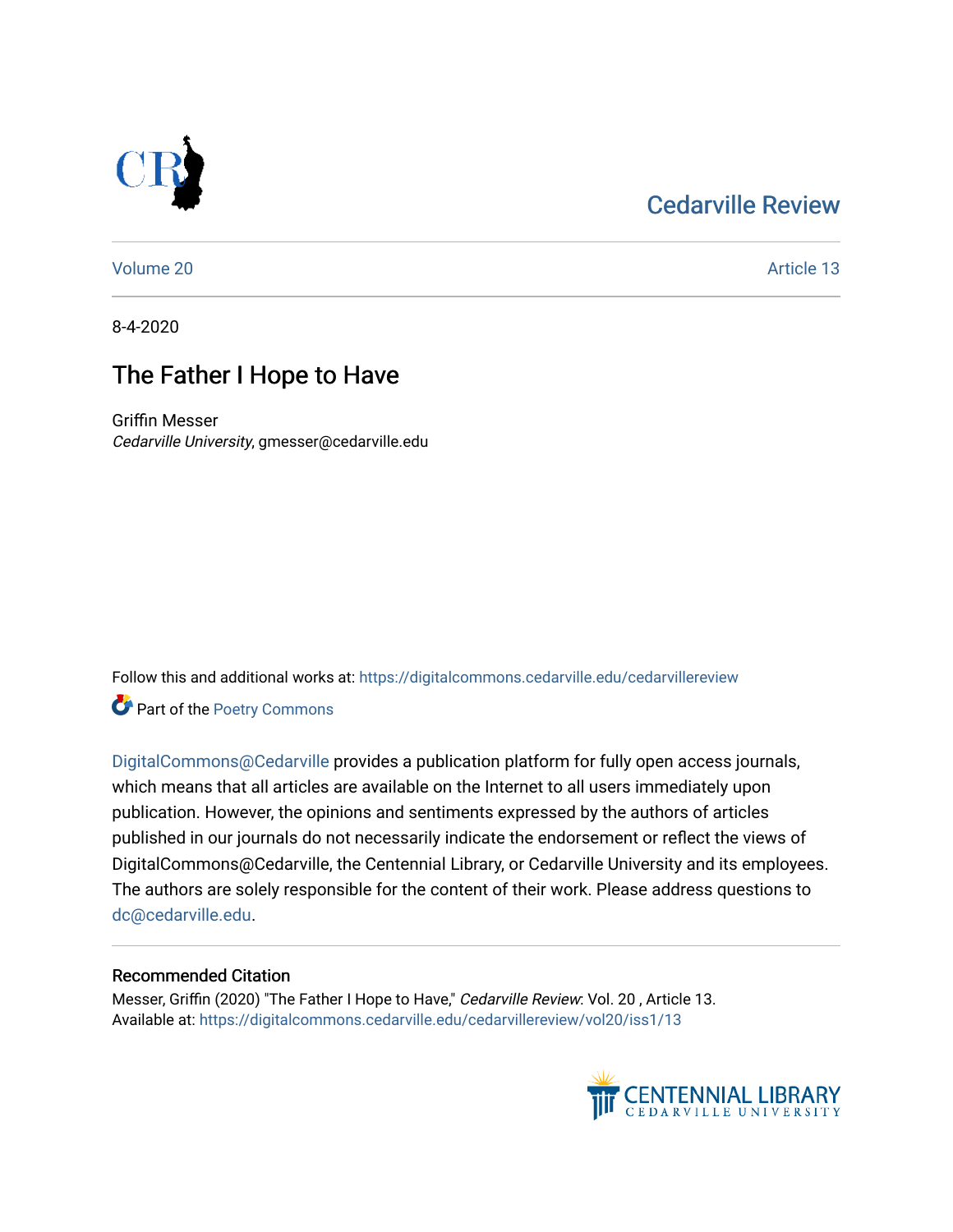### The Father I Hope to Have

#### Description

This is how I hope God works.

#### Creative Commons License



This work is licensed under a [Creative Commons Attribution-Noncommercial-No Derivative Works 4.0](http://creativecommons.org/licenses/by-nc-nd/4.0/) [License](http://creativecommons.org/licenses/by-nc-nd/4.0/).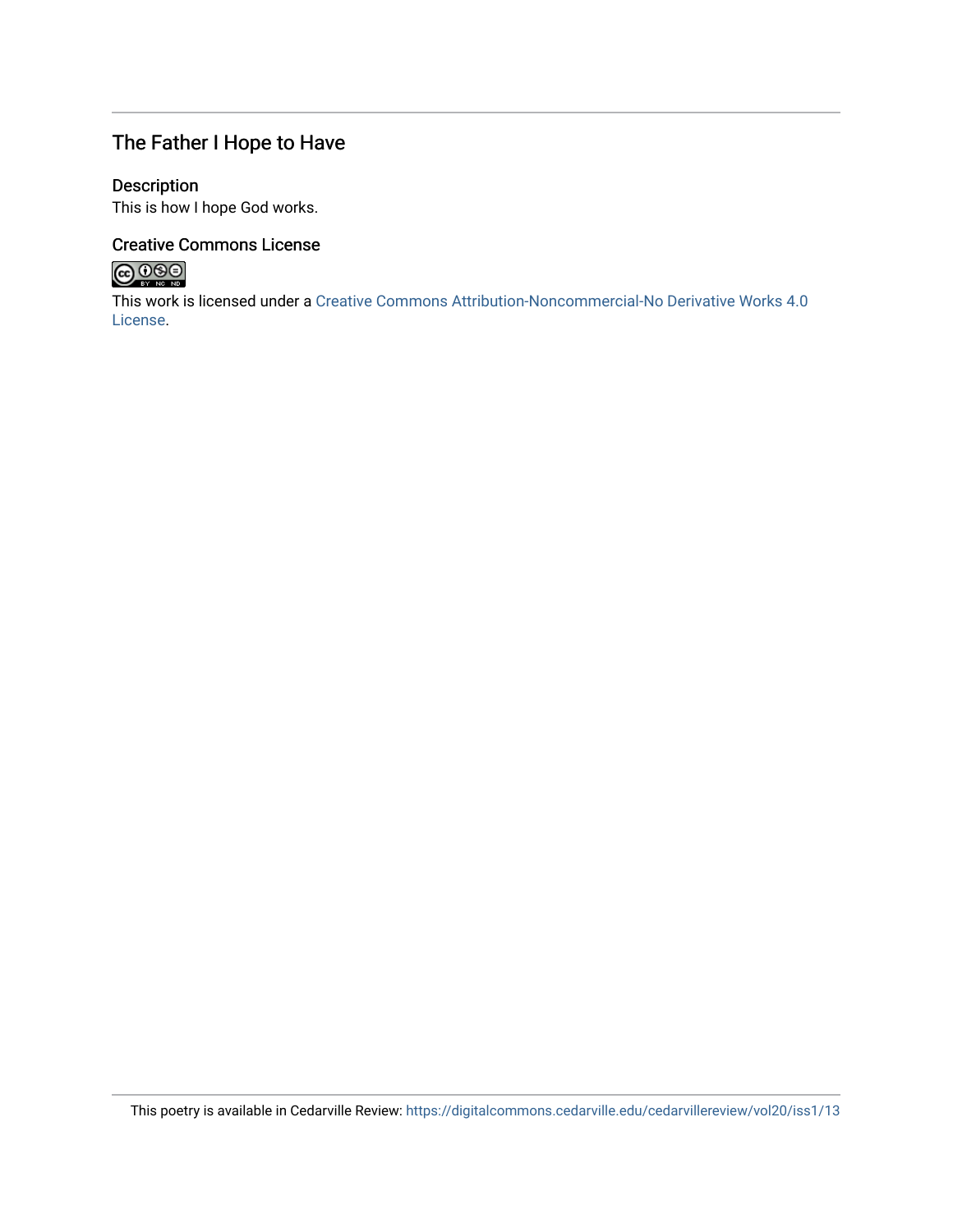# **THE FATHER I HOPE TO HAVE**

#### GRIFFIN MESSER

Leaning over heavenly rails, beaming, peanut butter wind pools in His chest, even as his son hides his face waiting for stones.

> Leaping across roller coaster crosswalks, frantic, quicksand breath crams His throat, all to catch a kid dancing in traffic.

Giggling through clocklike pages, peaceful, earthquake laughs shake through His breast, rereading the story of one of his favorite characters.

**POETRY** | 17